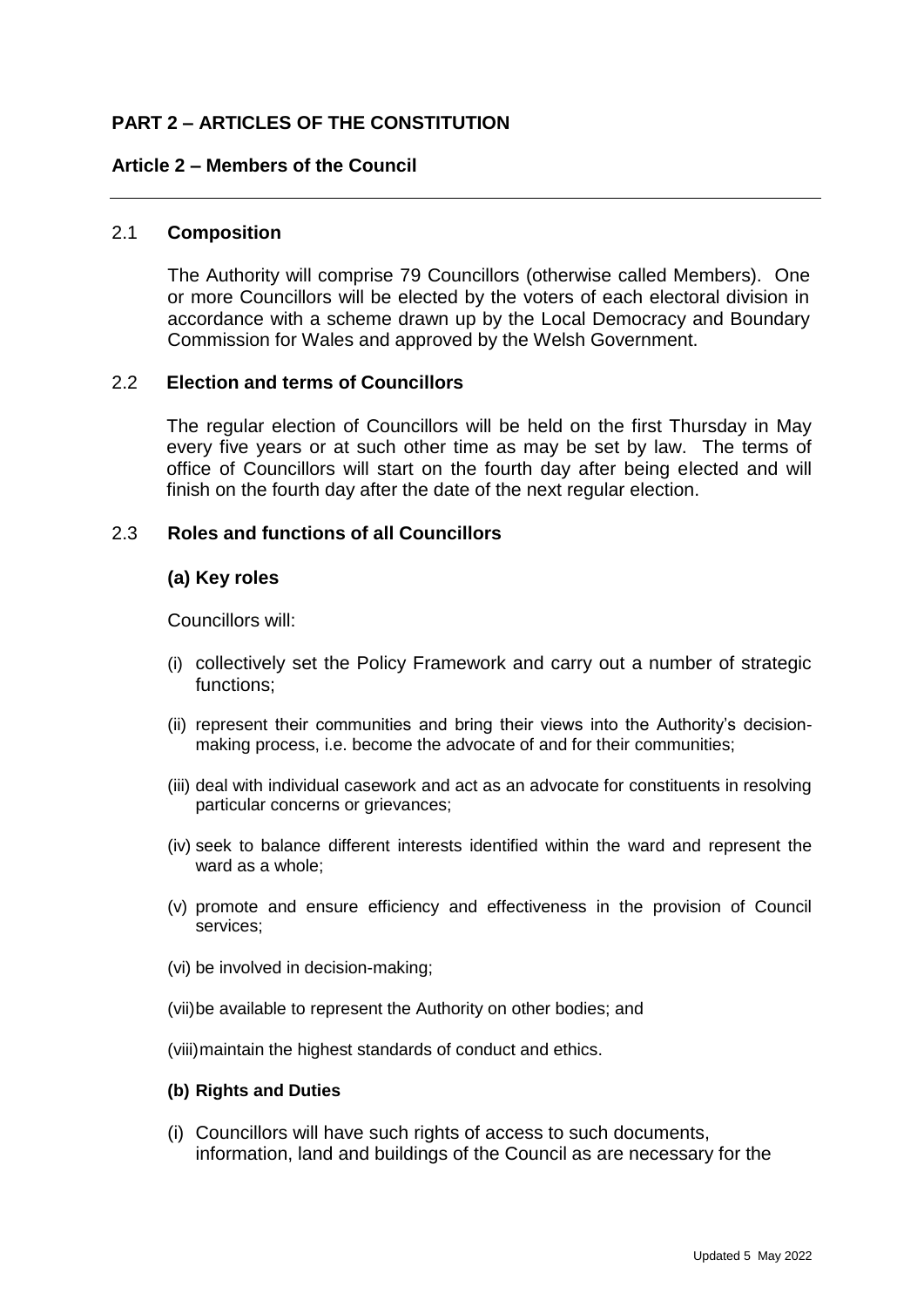proper discharge of their functions and in accordance with the law and this Constitution;

- (ii) Councillors may visit any land or premises of the Authority subject to the following:
	- they must properly identify themselves to the person in control of the premises and may not issue instruction to employees;
	- or interview any employee other than a Corporate Director, Chief Officer or senior officer nominated for that purpose on matters of policy or principle, or any matter which is either under consideration by the Council or Cabinet or likely to be brought before it or any of its Committees;
	- visits to residential establishments must have regard to the privacy and safety of residents and therefore may only be undertaken following proper notice to the relevant Chief Officer or his/her nominee and the visit may then be made in accordance with arrangements specified.
- (iii) Councillors will not make public information which is confidential information or exempt information without the consent of the Authority or divulge information given in confidence to anyone other than a Councillor, officer or other person legally entitled to know it.

## 2.4 **Conduct**

Councillors and employees will at all times observe their Code of Conduct and the Protocol on Member/Officer Relations set out in Part 5 of this Constitution.

Each Councillor will, at each Annual Council meeting, give the Cardiff Undertaking to publicly demonstrate their commitment with all other Councillors to upholding the highest standards of conduct and to serving the interests of the Council, Cardiff, its citizens and those to whom the Council owes a duty.

The giving of the Cardiff Undertaking will take place at:

- (a) at each annual council meeting, or
- (b) if the Councillor does not attend the annual meeting, by written confirmation provided by the Councillor the Head of Democratic Services, as soon as reasonably practicable after the annual council meeting; or
- (c) where the Councillor is elected at a by-election, by written confirmation provided by the Councillor at the same time as providing their Declaration of Acceptance of Officer.